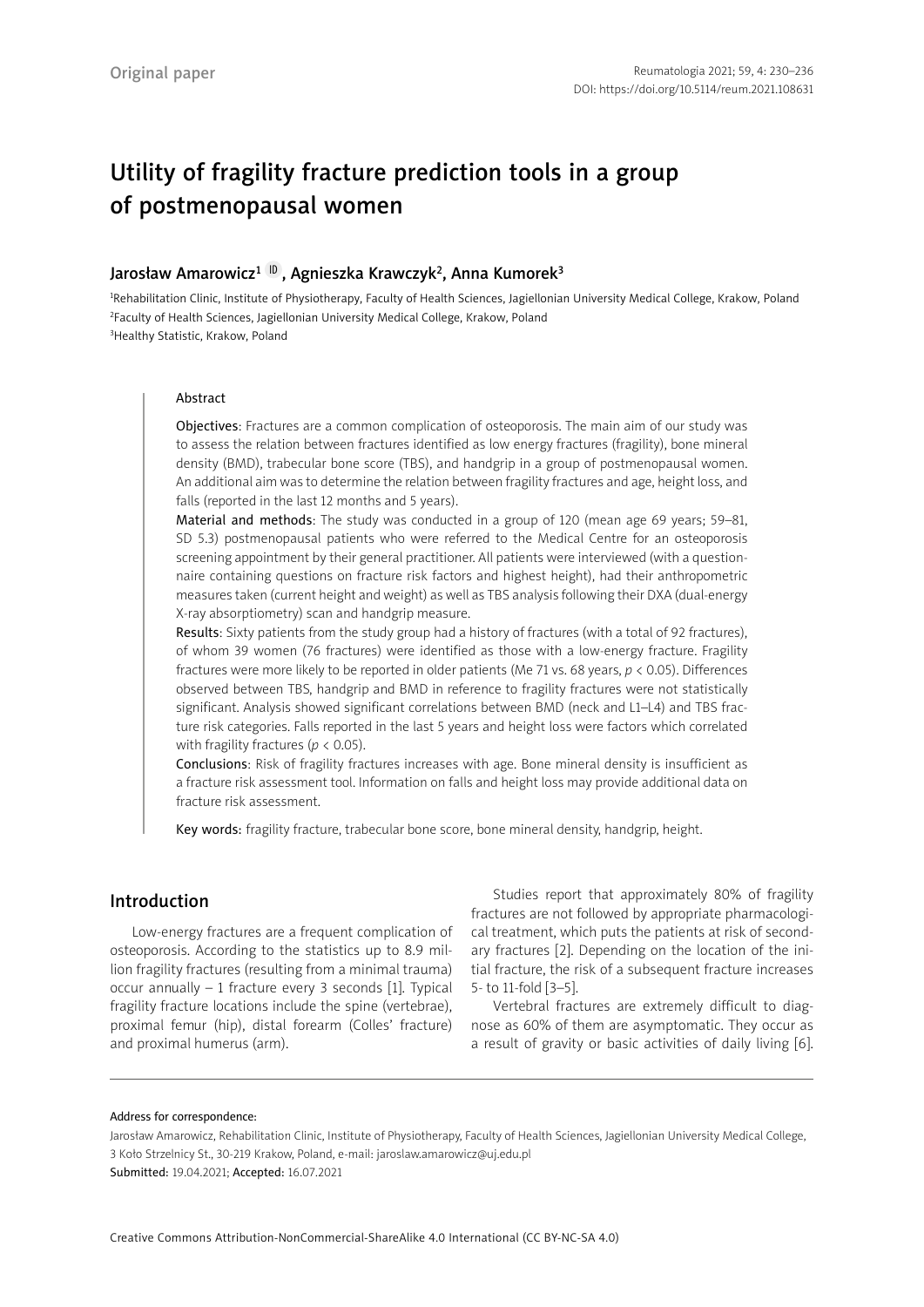Studies prove that a loss of at least 4 cm in height may imply the occurrence of a vertebral fracture [7].

Falls are reported to be a leading cause of fragility fractures. They are believed to be responsible for almost 100% of distal forearm fractures, 90% of proximal femur fractures and 25% of vertebral fractures [8].

Falls occur as a result of several risk factors which can be divided into environmental (external) and biological (internal). Approximately 60% of falls are accompanied by at least 2 risk factors. A total of 400 fall risk factors have been identified to date and some are believed to have more importance than others, i.e. decreased muscle strength, impaired vision and gait disturbance [9].

Dual X-ray absorptiometry scan (DXA) remains a gold standard in the diagnosis of osteoporosis (*t*-score ≤ –2.5). Nonetheless, studies have reported that bone mineral density (BMD) within the normal range does not preclude fracture risk. Furthermore, epidemiological data show that 50 to 70% of fractures occur in non-osteoporotic patients. In fact, the majority of fractures have been demonstrated to occur in patients with osteopenia (*t*-score between –1 and –2.4) [10].

The lumbar spine (L1–L4) and proximal femur (hip) are the typical locations of BMD measurement. Due to the limited effectiveness of DXA in fracture risk prediction it is necessary to explore tools which have a potential to improve fracture risk assessment such as FRAX, TBS and handgrip.

The fracture risk assessment algorithm allows one to calculate the 10-year probability of a relative risk of hip fracture as well as of a major osteoporotic fracture (such as distal forearm, proximal humerus or vertebral fracture). The algorithm takes into account the following risk factors:

- age,
- gender,
- body mass index (BMI),
- previous fractures,
- parental hip fractures,
- tobacco use,
- glucocorticoid intake,
- rheumatoid arthritis
- and alcohol consumption [11].

The trabecular bone score (TBS) is a trabecular structure index calculated on the basis of analysis of a lumbar DXA scan (L1–L4). The measured value portrays a mapping of pixels projected onto a plane which is then summed up. Dense trabecular bone presents a substantial number of pixels with low amplitude variation [12].

The result of the analysis known as the 'score' is therefore understood as a trabecular bone quality measure. Studies have confirmed that women with prior fractures have lower TBS as compared to those without fractures.

The TBS has been found to be a value independent from BMD and is an indirect bone structure analysis which can be applied in fracture prediction [13].

Muscle strength measurement (handgrip) has been found useful as a custom method for the identification of frail patients at risk of fragility fracture [14].

The potential correlation between BMD and handgrip has hitherto been examined by authors who have emphasised the relation between the handgrip and fragility fractures [15, 16].

The aim of the present study was to demonstrate the correlation between low-energy fractures (fragility) and BMD, TBS, handgrip and, which is especially important, with falls in a group of postmenopausal women.

An additional objective was to determine a possible relationship between fragility fractures and age, height difference (current vs. peak height), falls in the preceding 12 months and finally the occurrence of falls in the last 5 years.

## Material and methods

The study was conducted in a group of 126 postmenopausal patients who were referred to the Medical Centre (MC) for osteoporosis screening by their general practitioner (GP). A total of 120 (mean age 69 years; 59–81, SD 5.3) patients were enrolled in the study while 6 did not meet the inclusion criteria (BMI outside the range of 15-37 kg/m<sup>2</sup>, residency outside Malopolska voivodeship, premenopause).

All patients were interviewed (completing a questionnaire on fracture risk factors and peak height), had their anthropometric measures taken (current height and weight) along with TBS analysis following the DXA scan and handgrip measure.

Dual X-ray absorptiometry scans (Hologic, Horizon W, Bedford, USA) were performed by the same trained technician (20 years of experience) at the lumbar spine (BMD spine) and hip (BMD neck). Handgrip muscle strength was measured by means of a handheld hydraulic dynamometer (Baseline, 12-0240, NY, USA).

Measurements were taken in a sitting position with the dominant arm bent at  $90^{\circ}$  – two measurements were taken (with one 1-minute rest in between), of which the superior one was selected for further analysis.

The cut-off point for an appropriate handgrip result was taken from the guidelines of the European Working Group on Sarcopenia in Older People from 2010 (EWGSOP1, > 20 kg for women) and 2018 (EWGSOP2, > 16 kg for women) [17, 18]. The following TBS thresholds introduced by the metanalysis of McCloskey et al. were applied: low (TBS  $> 1.31$ ), medium (TBS 1.23-1.31) and high risk of fracture (TBS  $<$  1.23) [19].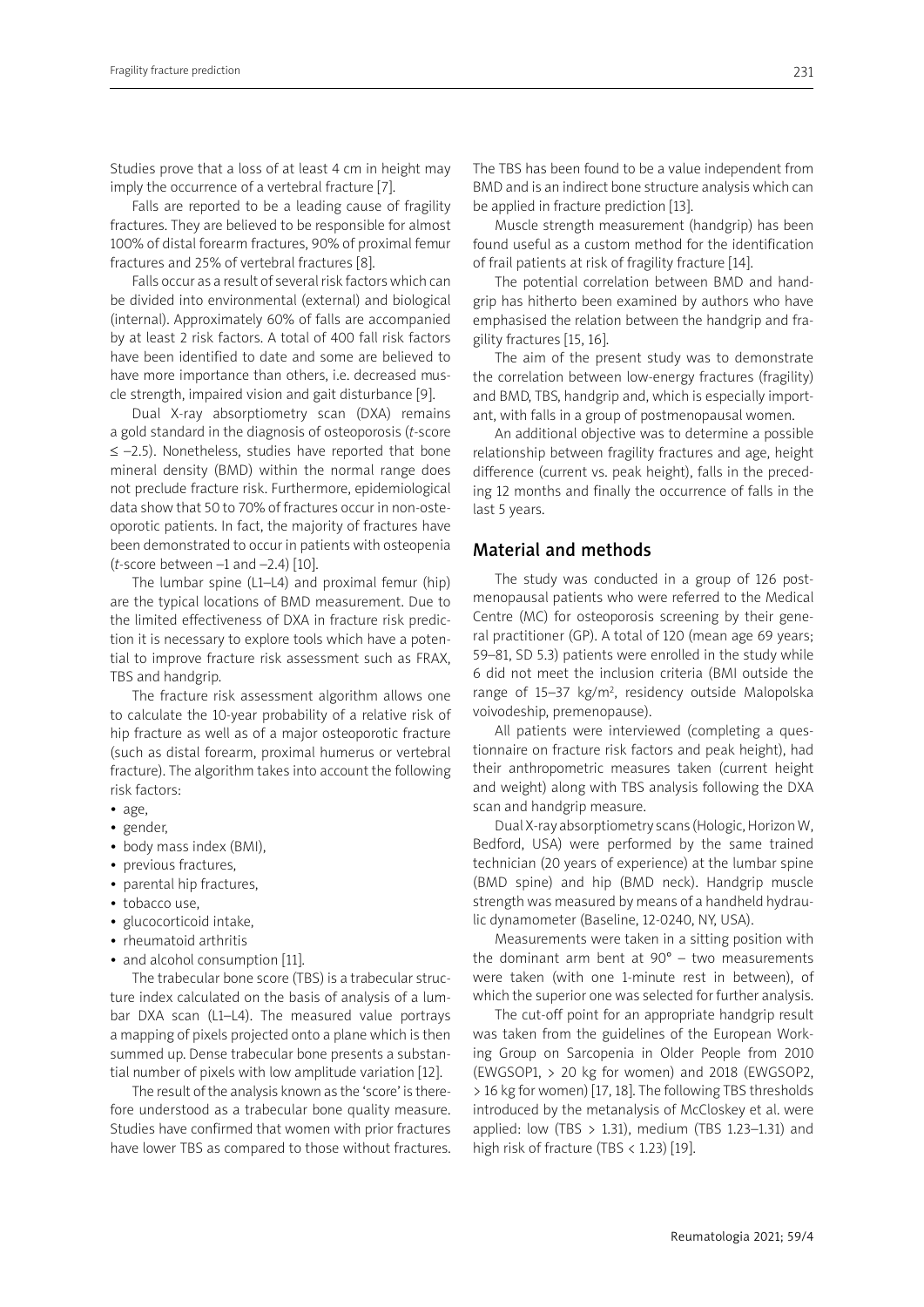|                                |     | Table I. Characteristics of study group - 120 postmenopausal women |    |                                    |    |                                 |                     |
|--------------------------------|-----|--------------------------------------------------------------------|----|------------------------------------|----|---------------------------------|---------------------|
| Variable                       |     | dno.8<br>Study                                                     |    | With fragility fracture            |    | Without fragility fracture      | p-value             |
|                                |     | Average (min-max), SD                                              | z  | Average (min-max), SD              | z  | Average (min-max), SD           |                     |
| Age [years]                    | 120 | 69.3 (59-81), SD 5.3                                               | 39 | 71 (59-81), SD 6.06                | 79 | 68.5 (60-81), SD 4.8            | < 0.05a             |
| BMI [kg/m <sup>2</sup> ]       | 120 | 27.6 (17-37), SD 4.9                                               | 39 | 27.6 (19.1–36.7), SD 5             | 79 | 27.6 (17.2-36.3), SD 4.8        | $> 0.05^b$          |
| Height loss [cm]               | 80  | $-3.72$ ( $-15.5-2.6$ ), SD 3.05                                   | 26 | $-4.9$ (-15.5 to $-1.4$ ), SD 3.03 | 52 | $-3.21$ $(-10.5 - 2.6)$ SD 2.96 | & 0.05a             |
| BMD spine [g/cm <sup>2</sup> ] | 120 | $0.832$ ( $0.526 - 1.214$ ), SD 0.14                               | 39 | 0.82 (0.559-1.141), SD 0.146       | 79 | $0.834$ (0.526-1.214) SD 0.14   | > 0.05 <sup>b</sup> |
| BMD neck [g/cm <sup>2</sup> ]  | 118 | 0.653 (0.469-1.095), SD 0.1                                        | 38 | 0.63 (0.495-0.976), SD 0.092       | 79 | 0.666 (0.469-1.095) SD 0.105    | > 0.05 <sup>a</sup> |
| TBS                            | 120 | 1.166 (0.874-1.403), SD 0.1                                        | 39 | 1.175 (0.874-1.356), SD 0.09       | 79 | 1.16 (0.889-1.403), SD 0.106    | $> 0.05^{\text{b}}$ |
| Handgrip [kg]                  | 120 | $(3-38)$ , SD 6.04<br>22.3                                         | 39 | 22.3 (3-36), SD 6.6                | 79 | 22.2 (10-38) SD 5.9             | $> 0.05^{\rm b}$    |
| Falls - last year [number]     | 115 | $0.37(0-4)$ , SD 0.74                                              | 96 | $0.47(0-4)$ , SD 0.97              | 77 | $0.29(0-3),$ SD 0.58            | $> 0.05^a$          |
| Falls - last 5 years [number]  | 56  | 1.02 (0-15), SD 2.2                                                | 27 | 2.04 (0-15), SD 3.4                | 89 | $0.59$ ( $0-6$ ), SD 1.29       | < 0.05 <sup>a</sup> |
|                                |     |                                                                    |    |                                    |    |                                 |                     |

n – number of available subjects, <sup>a</sup> – Mann-Whitney U test, <sup>b</sup> – Student's t-test. BMI – body mass index, BMD – bone mineral density, TBS – trabecular bone score. *n – number of available subjects, a – Mann-Whitney U test, b – Student's t-test. BMI – body mass index, BMD – bone mineral density, TBS – trabecular bone score.*

Statistical analysis was carried out with Statistica 13 (TIBCO Software, StatSoft, Palo Alto, CA) and Microsoft Excel (Microsoft Corporation, Redmond, WA). Statistical tests used in the study included: Student's *t*-test, the Mann-Whitney *U* test, ANOVA and the  $\chi^2$  test.

In order to assess possible correlations the Pearson correlation coefficient was used. Values of *p* < 0.05 were considered to be statistically significant.

The study design was positively reviewed by the Ethics Committee of the District Medical Chamber in Krakow (no. 113/KBL/OIL/2014 dated December 2014). All patients who participated in the study signed an in formed consent form.

# Results

Out of 120 participants, 62 (52%) were diagnosed with osteoporosis in accordance with the WHO definition (*t-*score ≤ –2.5). Osteopenia was reported in 53 patients (44%) and a normal BMD was reported in 5 women (4%). Nearly half of the patients with osteoporosis were un dergoing antiresorptive, osteoporosis treatment ( *n* = 33, 53% of those diagnosed). 50% ( $n = 60$ ) of patients from the study group had a history of bone fractures (with a total of 92 fractures). Among them, women accounted for 65%  $(n = 3)$  with 76 fractures and were identified as having experienced a low-energy fracture.

The majority of cases included Colles' fractures (in total 36 incidents, 39% of all low-energy fractures); other parts of the skeleton such as vertebral (12 inci dents), hip and proximal humerus (3 cases each). A de tailed description of the study group with regard to the analysed data is provided in Table I.

In our study fragility fractures were more likely to be reported in older patients (Me 71 vs. 68 years, *p* < 0.05). Bone mineral density correlated with the age of the pa tients. Neck BMD decreased with age  $(r = -0.29, p > 0.05)$ and spine BMD was slightly higher in older patients (*<sup>r</sup>* = 0.18, *p* < 0.05). However, there was no correlation between BMD and the occurrence of fragility fractures.

Upon categorisation in accordance with the TBS fracture risk categories most of the patients fell into the high (84 subjects, 70% of the group) or intermediate (29, 24%) fracture risk group. Low risk was identified in 7 cases (6%) [19].

There were no significant differences between pa tients with or without low-energy fractures, either when TBS values or TBS fracture risk categories were taken into consideration. Additional analysis concerning TBS frac ture risk categories and BMD (neck and spine) showed statistically significant differences in both DXA sites.

Muscle strength (handgrip assessed with a hydrau lic dynamometer) was observed to decrease with age  $(r=-0.22, p < 0.05)$ . The number of patients with abnor-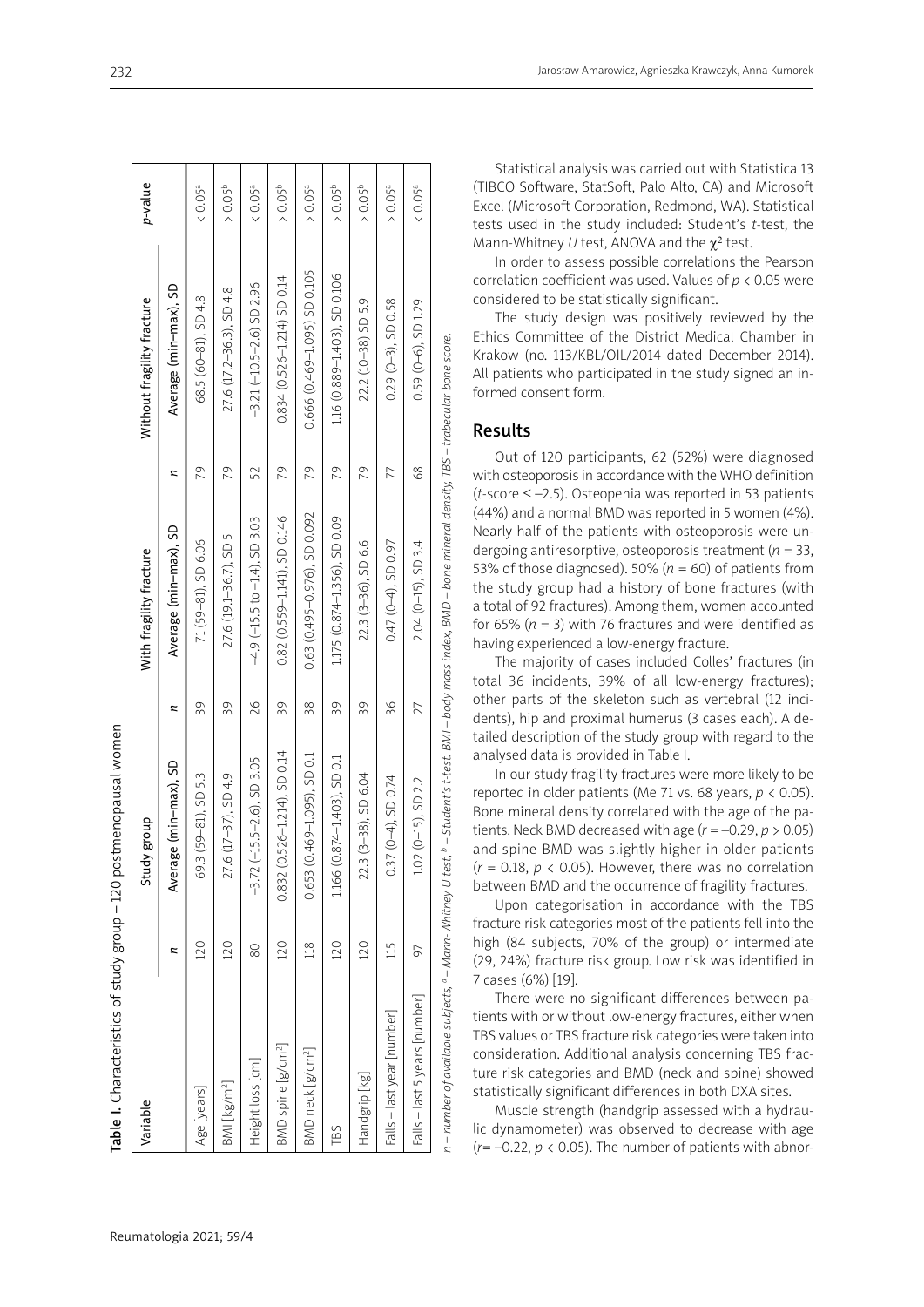

Fig. 1. Number of falls reported by patients in the last 5 years in groups with and without a history of fragility fractures.

mally low muscle strength differed, depending on the cut-off point that was used – 13 (with EWGSOP2) and 39 (with EWGSOP1).

There were no significant differences in handgrip between patients with or without a fragility fracture regardless of whether a general handgrip result was analysed or whether the subgroups based on previously mentioned guidelines were used. The only correlation was associated with fractures resulting from an accident (high-energy trauma) with patients without such an incident having a higher handgrip strength (7 kg difference in median,  $p < 0.05$ ).

No such correlation was found in reference to low-energy incidents. Handgrip also did not correlate with current fracture risk assessed with FRAX (for both major and hip fracture risk) including results following TBS inclusion in the algorithm.

There was no relation between handgrip and TBS (in general and in reference to the TBS fracture risk subgroups). Additionally, similar results were observed in reference to BMD (spine and neck) as well as falls (in the last year and the last 5 years).

Falls (recognized as one of the major causes of low-energy fractures) were reported by 33 (last year, 27.5% of the group) and 46 (last 5 years, 38%) patients depending on the timeline covered by the question. The average number of falls reported was 1 for those in the last year (42 falls) and 2 for the last 5 years (99 falls). Number of fallers increased with age.

A significant difference was observed in relation to patients with fragility fractures and falls reported in the last 5 years (but not for falls reported in the past year). The majority of patients who had experienced a fall in the last 5 years had a history of fragility fractures (55%).



Fig. 2. Height difference (between the highest recollected by the patients and currently measured) in groups with and without a history of fragility fractures.

In comparison the fracture rate was significantly lower (19%,  $p < 0.05$ ) in the subjects who did not have a history of falls in the same time period. This leads to the conclusion that the greater the number of reported falls is, the higher is the fracture risk (Fig. 1).

The final analysed variable in the study was the height difference between the peak self-reported height and the current one. As mentioned above, the height difference of 4 cm is often listed in the literature as one of the crucial factors for vertebral fracture identification (in our group there were 12 women with a history of spinal fractures).

In the following study an overall difference in height was used (without a 4 cm cut-off point) in order to assess its potential use for fragility fracture risk assessment (regardless of the fracture site). The analysis showed that subjects with a greater height loss were more likely to have a history of fragility fractures (median loss of 4.5 cm vs. 2.5 cm, *p* < 0.05) (Fig. 2).

In order to evaluate the possible correlation between the difference in height (4 cm or more) and the condition of the spine, BMD was taken into consideration. The analysis showed that patients with a confirmed height loss had a significantly higher spinal BMD than those with an acceptable height on the day of the examination (0.91 vs. 0.78). A similar but less significant result was observed in reference to the neck BMD (0.65 vs. 0.63, *p* < 0.05).

# Discussion

Aging is an integral part of human life. As it progresses gradual physiological changes such as decline of muscle and bone condition are observed, as well as higher occurrence of musculoskeletal diseases [20].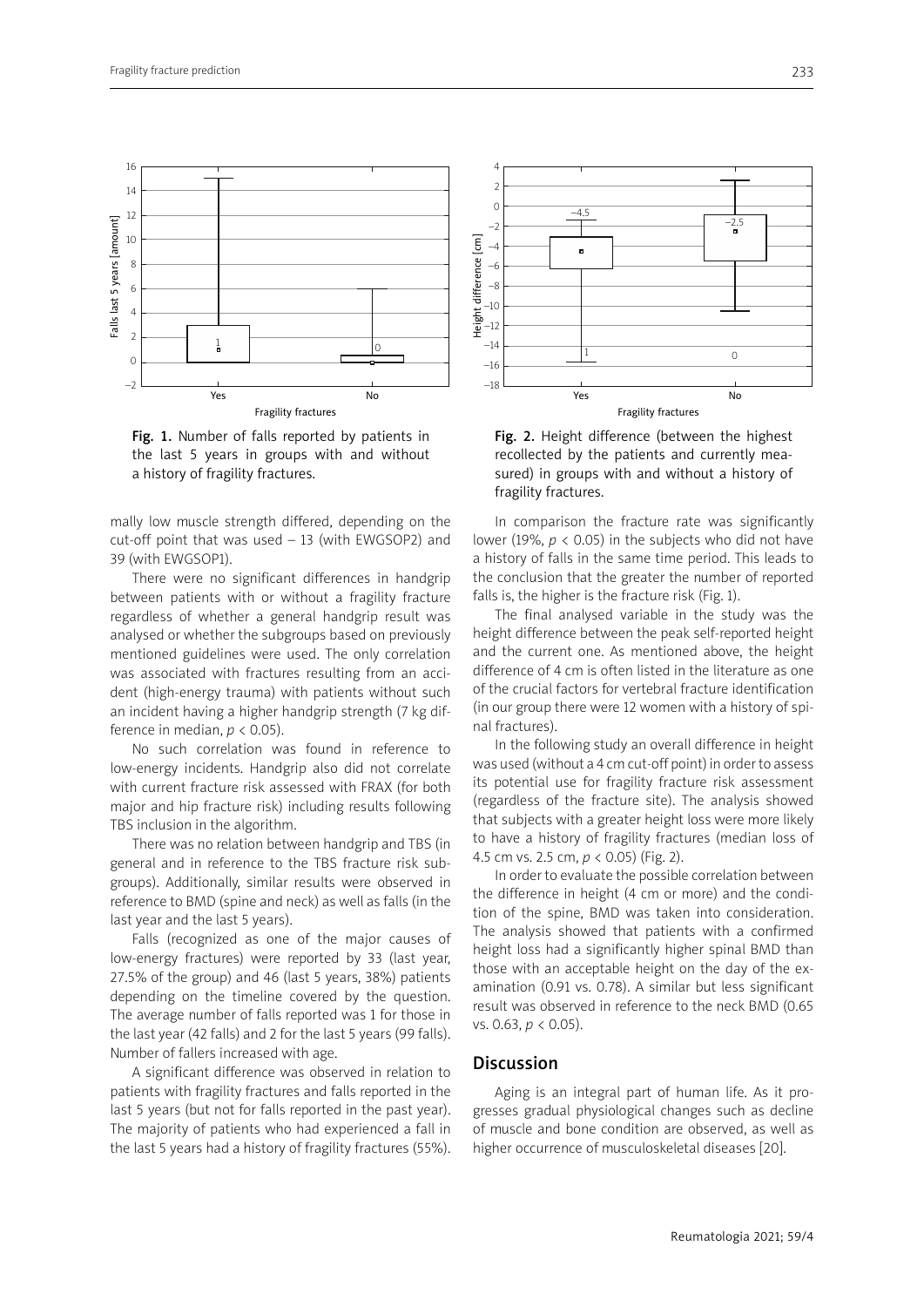During the course of the present study we have confirmed a significant decrease of the BMD (neck) and muscle strength (handgrip) and an increase in the number of falls reported with advancing age.

A similar observation was made by Wearing et al. [21], where the authors emphasized that greater strength loss was noted in men than women. Regardless of that, men were characteristically observed to have a higher handgrip no matter the age group [21]. These results were also confirmed in a Danish study (subjects born in 1905, alive in 1998) by Oksuzyan et al. [22].

A significant age-associated decrease in BMD, measured in the proximal femur, was reported in the Rotterdam Study (most noticeably in the neck: 0.8%/year). A similar association was not observed in reference to the BMD in the lumbar spine [23].

Spine BMD and age correlations reported within the Rotterdam Study as well as in the present analysis are most likely associated with spinal osteoarthritis and may impact the percentage of patients diagnosed with osteoporosis. For this reason the WHO recommends two locations for BMD measurement: spine (L1–L4) and hip [24].

At the same time Alarkawi et al. [25] emphasize that the spine BMD should not be disregarded as a fracture risk factor, as it may potentially exceed the usefulness of hip BMD in fracture risk assessment.

Fragility fractures bear a substantial risk of subsequent secondary fractures. Worldwide respected secondary prevention models such as Fracture Liaison Services are based on the idea of intense screening in the groups with the highest fragility fracture risk (which includes BMD and more recently also vertebral fracture assessment – VFA) [26].

Despite the fact that a high percentage of fractures occur in subjects with a normal BMD (*t*-score > –2.5), DXA remains an important tool in fracture risk assessment, if it is systematically checked [27].

Our study showed lower BMD values (in both neck and spine) in patients with fragility fractures, but the differences were not statistically significant. The importance of BMD was emphasized in the past by a number of guidelines and national recommendations as a gold standard, i.e. by EFORT, EULAR, ESCEO and IOF [28, 29].

Kanis et al. [30] recommend the inclusion of BMD as a major fracture risk factor in FRAX (calibrated with the epidemiology from 67 countries covering 80% of the population).

According to Compston et al. [31], BMD has a high specificity but a low sensitivity and therefore it is not suitable for consideration as a sole risk factor used for fracture risk assessment in the elderly.

Due to the insufficient role of BMD in fracture risk assessment, there is a great need of different, simple, inexpensive solutions such as the FRAX calculator. In search of those tools we have included TBS, handgrip, height difference and falls as potential variables.

The efficacy of TBS has been demonstrated in the meta-analysis by McCloskey et al. [19], composed of 14 cohorts with a total of 17,809 patients. The authors confirmed that TBS is useful as a single risk factor but also it increases the prognostic value of FRAX (accordingly GR 1.32 and 1.76) [19].

In our study there were no significant differences in TBS between patients with or without a fragility fracture. Also the grouping of patients into TBS fracture risk categories by McCloskey et al. [19] did not result in any significant differences between the groups. It is our belief that this result may be the effect of an insufficient study sample size as well as a general 'fracture burden' in the study group (50% of patients had a total of 92 fractures). It should be stressed that study subjects were referred to the medical centre in order to undergo osteoporosis and fracture risk assessment.

Studies have shown that TBS is a promising tool for fracture prediction as a single risk factor or a component of other methods [19, 32, 33]. Our study confirmed the previous observations [19] about the link between TBS fracture risk category and BMD value, measured at either the hip or the spine (the lower the BMD, the higher the risk). This finding is in line with the theory that BMD measured in major locations (spine and neck) may complement the TBS score and therefore improve the fracture risk prediction in postmenopausal women.

According to Kolta et al. [32] the superiority of TBS over BMD is that it is not dependent on the spinal osteoarthritis, which may affect the result of the density measurement, as was also observed in our study.

At the same time Pouillès et al. [33] emphasize that the utility of TBS may by compromised in women with severe osteoporosis observed in spine scans (*t*-score ≤ –3) and therefore it does not significantly contribute to the general fracture risk assessment in this group. The authors state that low bone mass is very likely to be associated with low bone peak mass (in this group of patients) rather than structural degeneration observed shortly after menopause.

Our pilot study in 2018 [6] showed possible potential for the use of handgrip as a vertebral fracture risk assessment tool (for screening purposes). The importance of handgrip was reported in the past in reference to sarcopenia, cognitive impairment, reduced activities of daily living (ADL) and increased mortality [34–36].

The study described in the present paper did not confirm the correlation between muscle strength (handgrip) and fragility fracture (regardless of its location) or any other analysed variables (BMD, TBS, FRAX, falls).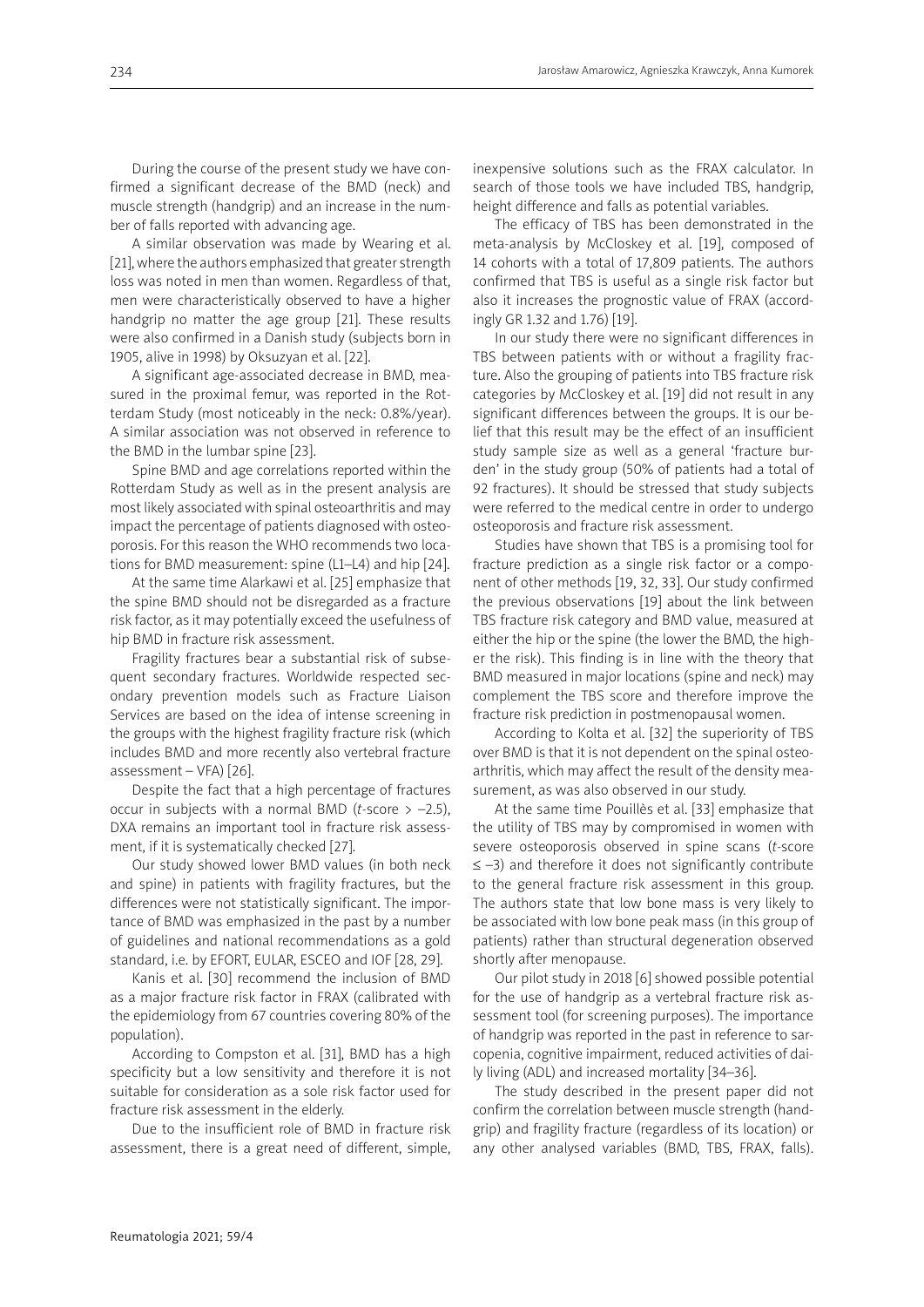Correlation between handgrip and FRAX hip was confirmed previously by Catalano et al. [37] (*r* = –0.39, *p* = 0.002).

A similar observation was reported by Henriquez et al. [38] with low values of handgrip (< 20 kg for women and < 30 for men) and FRAX as well as osteoporosis, falls and nutrition. After the follow-up phase (42 weeks) the authors additionally confirmed the correlation between fracture risk (HR 4.25 [1.37–13.2], *p* = 0.01) and serious adverse events (SAE, HR 2.80 [1.35–5.81], *p* = 0.006) [38]. We believe that the potential use of handgrip in fracture risk assessment requires large randomized studies (including subjects with a diverse medical history).

For many years falls have been recognized as a major cause of fragility fractures – as studies show they may be responsible for approximately 87% of fractures in the elderly [38]. Our study confirms the relation between fragility fractures and falls reported in the past 5 years.

Despite the fact that the prognostic value of falls in fracture risk assessment has been confirmed multiple times in studies, falls remain neglected as a single risk factor or as a component of other methods such as FRAX (although they appear in less popular algorithms such as Garvan or QFracture) [39].

Height loss of at least 4 cm is recognized as a conventional risk factor for vertebral fractures [7]. Hillier et al. [40] reported in their study that it may also be associated with a higher risk of non-vertebral fractures including hip fracture (50% increase in risk). Our study confirms those results as patients with a history of fragility fractures had a greater average height loss than those without fracture incidents.

Our study had a few limitations, mostly associated with the clinical profile of the study group (patients referred for osteoporosis screening by their GP). Therefore it is fair to assume that the group was afflicted with a higher risk of fragility fractures than observed within the general population.

Despite the fact that the interviews were carried out with great accuracy, some data were missing (i.e. height loss, falls in the past 5 years) as some patients were unable to recollect their peak height or the exact number of falls in the past 5 years.

#### Conclusions

Risk of fragility fractures increases with age. Bone mineral density is insufficient as a fracture risk assessment tool. Data on height loss and falls may be useful in identifying patients at high risk of fragility fracture.

#### References

- 1. Johnell O, Kanis JA. An estimate of the worldwide prevalence and disability associated with osteoporotic fractures. Osteoporos Int 2006; 17: 1726–1733, DOI: 10.1007/s00198-006-0172-4.
- 2. Hernlund E, Svedbom A, Ivergård M, et al. Osteoporosis in the European Union: medical management, epidemiology and economic burden. A report prepared in collaboration with the International Osteoporosis Foundation (IOF) and the European Federation of Pharmaceutical Industry Associations (EFPIA). Arch Osteoporos 2013; 8: 136, DOI: 10.1007/s11657-013-0136-1.
- 3. Johnell O, Kanis J. Epidemiology of osteoporotic fractures. Osteoporosis Int 2005; 16 (Suppl 2): 3–7, DOI: 10.1007/s00198- 004-1702-6.
- 4. Kanis J, Odean A, Johnell O, et al. The burden of osteoporotic fractures: a method for setting intervention thresholds. Osteoporosis Int 2001; 12: 417–427, DOI: 10.1007/s001980170112.
- 5. Badurski J (ed.). Osteoartrologia kliniczna. Termedia Wydawnictwo Medyczne, Poznań 2011.
- 6. Amarowicz J, Czerwiński E, Kumorek A, et al. Vertebral fracture assessment, trabecular bone score and handgrip in a group of postmenopausal women with vertebral fractures – preliminary study. Reumatologia 2018; 56: 80–86, DOI: 10.5114/ reum.2018.75518.
- 7. Kamimura M, Nakamura Y, Sugino N, et al. Associations of self-reported height loss and kyphosis with vertebral fractures in Japanese women 60 years and older: a cross-sectional survey. Sci Rep 2016; 6: 29199, DOI: 10.1038/srep29199.
- 8. Ambrose AF, Cruz L, Paul G. Falls and fractures: a systematic approach to screening and prevention. Maturitas 2015; 82: 85–93, DOI: 10.1016/j.maturitas.2015.06.035.
- 9. Gawrońska K, Lorkowski J. Falls, aging and public health a literature review. Ortop Traumatol Rehabil 2020; 22: 397–408, DOI: 10.5604/01.3001.0014.6044.
- 10. Siris EC, Chen YT, Abbott TA, et al. Bone mineral density thresholds for pharmacological intervention to prevent fracture. Arch Intern Med 2004; 164: 1108–1112, DOI: 10.1001/ archinte.164.10.1108.
- 11. El Miedany Y. FRAX: re-adjust or re-think. Arch Osteoporos 2020; 15: 150, DOI: 10.1007/s11657-020-00827-z.
- 12. Warzecha M, Czerwiński E, Amarowicz J, Berwecka M. Trabecular bone score (TBS) in clinical practice – rewiev. Ortop Traumatol Rehabil 2018; 20: 347–359, DOI: 10.5604/01.3001.0012.7281.
- 13. Martineau P, Silva BC, Leslie WD. Utility of trabecular bone score in the evaluation of osteoporosis. Curr Opin Endocrinol Diabetes Obes 2017; 24: 402–410, DOI: 10.1097/MED. 0000000000000365.
- 14. Wiśniowska-Szurlej A, Ćwirlej-Sozańska A, Wołoszyn N, et al. Association between handgrip strength, mobility, leg strength, flexibility, and postural balance in older adults under longterm care facilities. Biomed Res Int 2019; 23: 1042834, DOI: 10.1155/2019/1042834.
- 15. Kim SW, Lee HA, Cho EH. Low handgrip strength is associated with low bone mineral density and fragility fractures in postmenopausal healthy Korean women. J Korean Med Sci 2012; 27: 744–747, DOI: 10.3346/jkms.2012.27.7.744.
- 16. Li YZ, Zhuang HF, Cai SQ, et al. Low grip strength is a strong risk factor of osteoporosis in postmenopausal women. Orthop Surg 2018; 10: 17–22, DOI: 10.1111/os.12360.

*The authors declare no conflict of interest.*